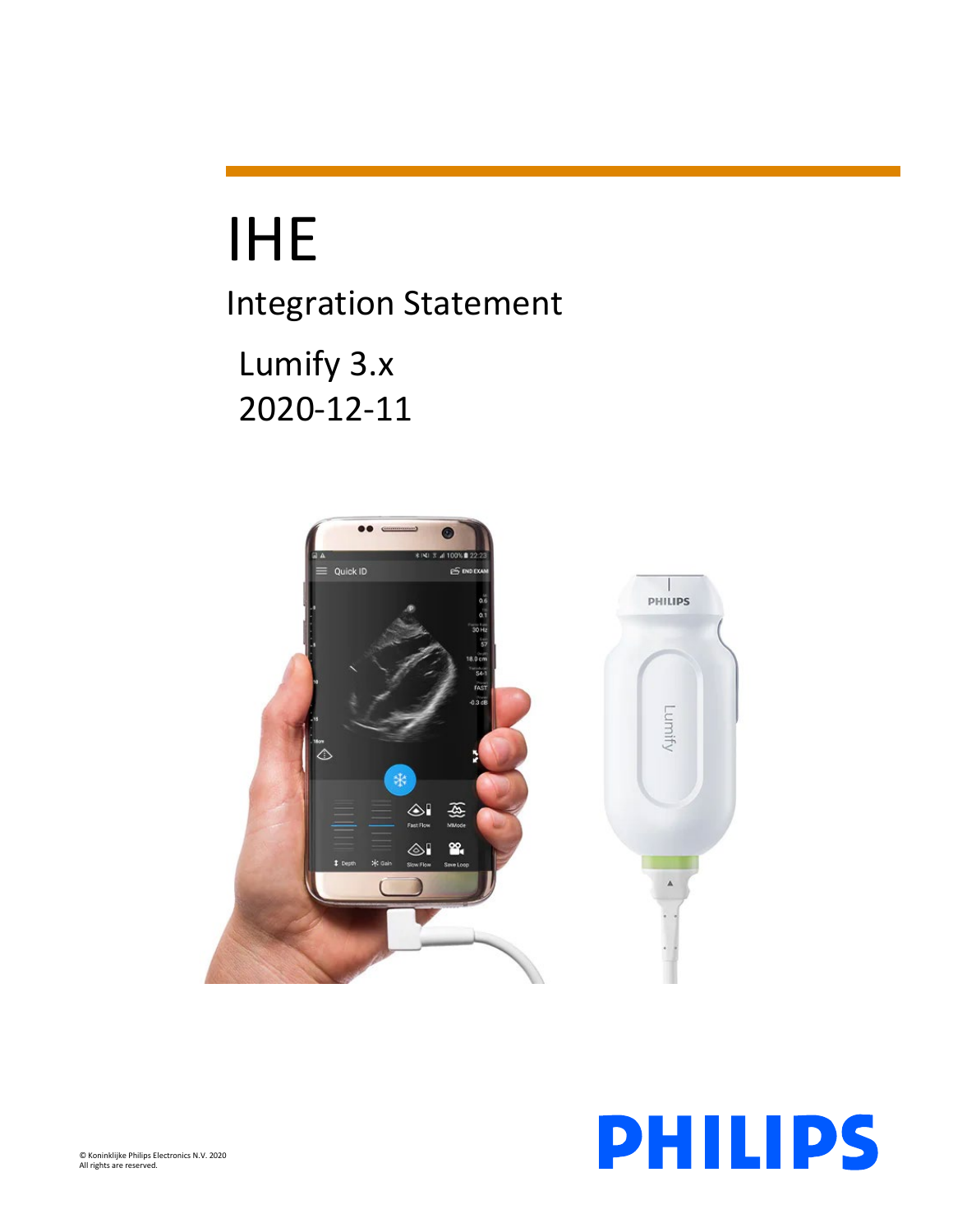**Issued by:**

**Philips Healthcare**

P.O. Box 10 000 5680 DA Best The Netherlands<br>e-mail: dicom@ e-mail: <u>[dicom@philips.com](mailto:dicom@philips.com)</u> Internet: [http://www.healthcare.philips.com](http://www.healthcare.philips.com/)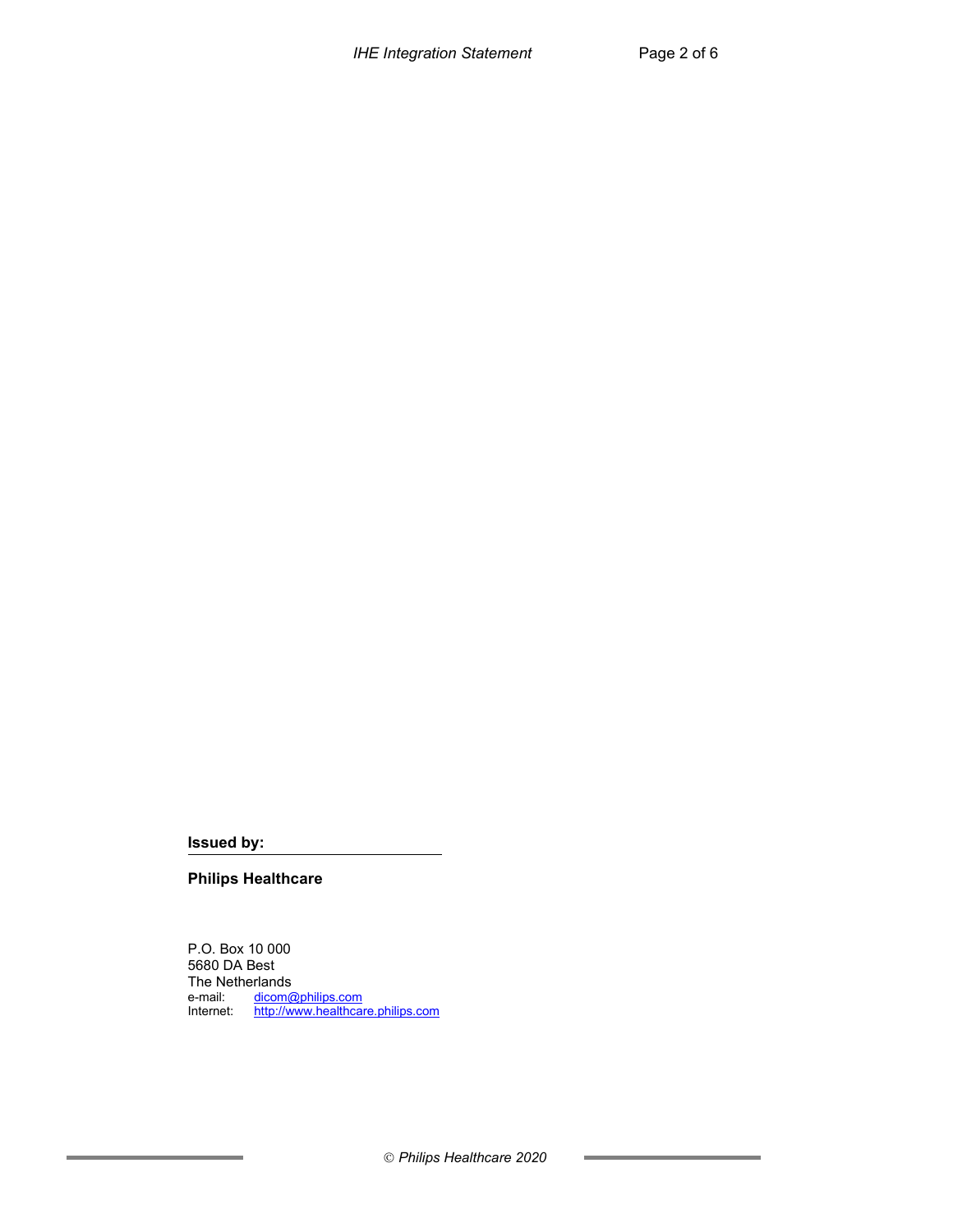## **TABLE OF CONTENTS**

f,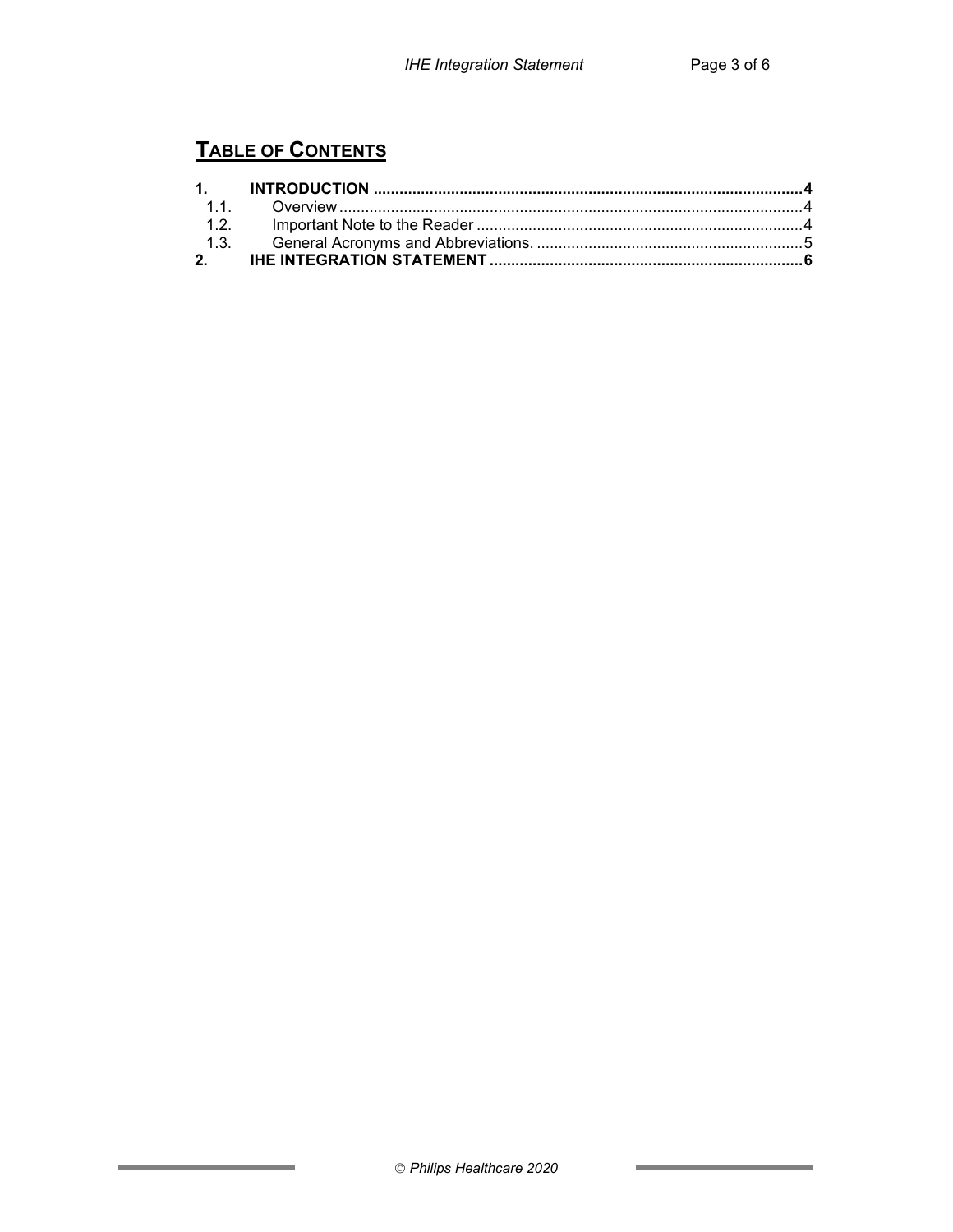## **1. INTRODUCTION**

## **1.1. Overview**

The Integrating the Healthcare Enterprise (IHE) Integration Statement specifies the Integration Profiles, its Actors, and options Philips has chosen for implementing in this product.

This document helps the reader to investigate whether and to what extent interoperability with other products might be supported.

The IHE Technical Framework identifies a subset of the functional components of the healthcare enterprise and specifies their interactions in terms of a set of coordinated transactions. The actors and transactions described in the IHE Technical Framework are abstractions of the real-world healthcare information system environment. While some of the transactions are traditionally performed by specific product categories (e.g. HIS, RIS, PACS, or modalities), the IHE Technical Framework intentionally avoids associating functions or actors with such product categories. For each actor, the IHE Technical Framework defines only those functions associated with integrating information systems. The IHE definition of an actor should therefore not be taken as the complete definition of any product that might implement it, nor should the framework itself be taken as the complete definition of a healthcare information system architecture.

This IHE Integration Statement provides the reader with a high-level view of supported IHE integration profiles. For further investigations, additional information can be found in the DICOM Conformance Statement of this product and in the IHE Technical Framework.

## **1.2. Important Note to the Reader**

This IHE Integration Statement by itself does not guarantee successful interoperability of this Philips product with other products. The user (or user's agent) should be aware of the following issues:

#### **Interoperability**

Interoperability refers to the ability of application functions, distributed over two or more systems, to work successfully together. It is the user's responsibility to analyze thoroughly the application requirements and to specify a solution that integrates Philips equipment with non-Philips equipment.

#### **Validation**

Philips equipment has been carefully tested to assure that the actual implementation of the IHE Integration Profiles corresponds with this Integration Statement.

Where Philips equipment is linked to non-Philips equipment, the first step is to compare the relevant Integration Statement. If the Integration Statement indicates that successful information exchange should be possible, additional validation tests will be necessary to ensure the functionality, performance, accuracy and stability of image and image related data. It is the responsibility of the user (or user's agent) to specify the appropriate test suite and to carry out the additional validation tests.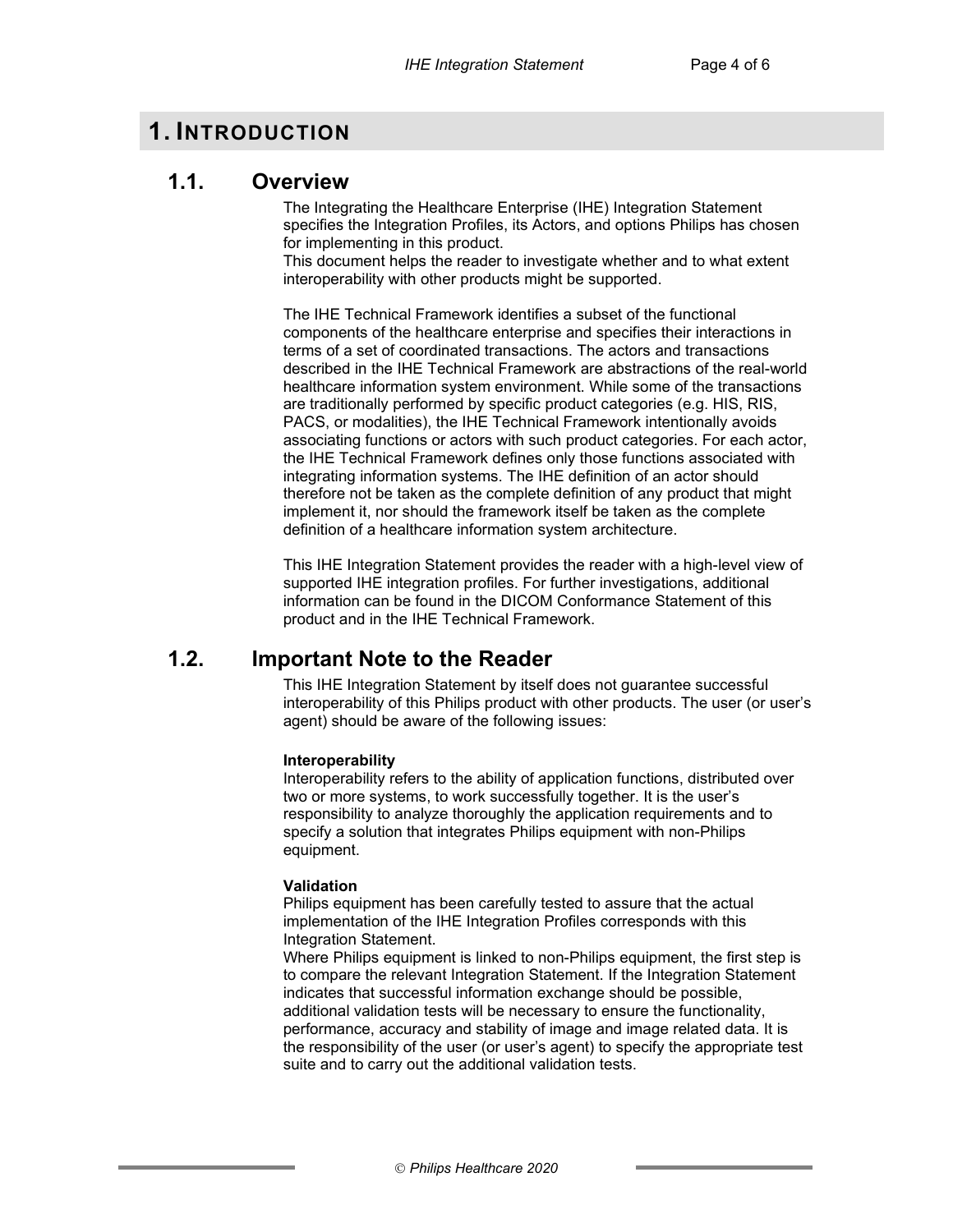#### **New versions of the IHE Technical Framework**

The IHE Technical Framework will evolve in future to meet the user's growing requirements and to incorporate new features and technologies. Philips is actively involved in this evolution and plans to adapt its equipment to future versions of the IHE Technical Framework. In order to do so, Philips reserves the right to make changes to its products or to discontinue its delivery.

The user should ensure that any non-Philips provider linking to Philips equipment also adapts to future versions of the IHE Technical Framework. If not, the incorporation of IHE enhancements into Philips equipment may lead to loss of connectivity (in case of networking).

## **1.3. General Acronyms and Abbreviations**

The following acronyms and abbreviations are used in the document.

- DICOM Digital Imaging and Communication in Medicine
- > HIS Hospital Information System
- > HL7 Health Level 7
- $\triangleright$  IHE Integrating the Healthcare Enterprise
- RSNA Radiological Society of North America
- $\triangleright$  ACTOR An entity within a use case that can perform an action